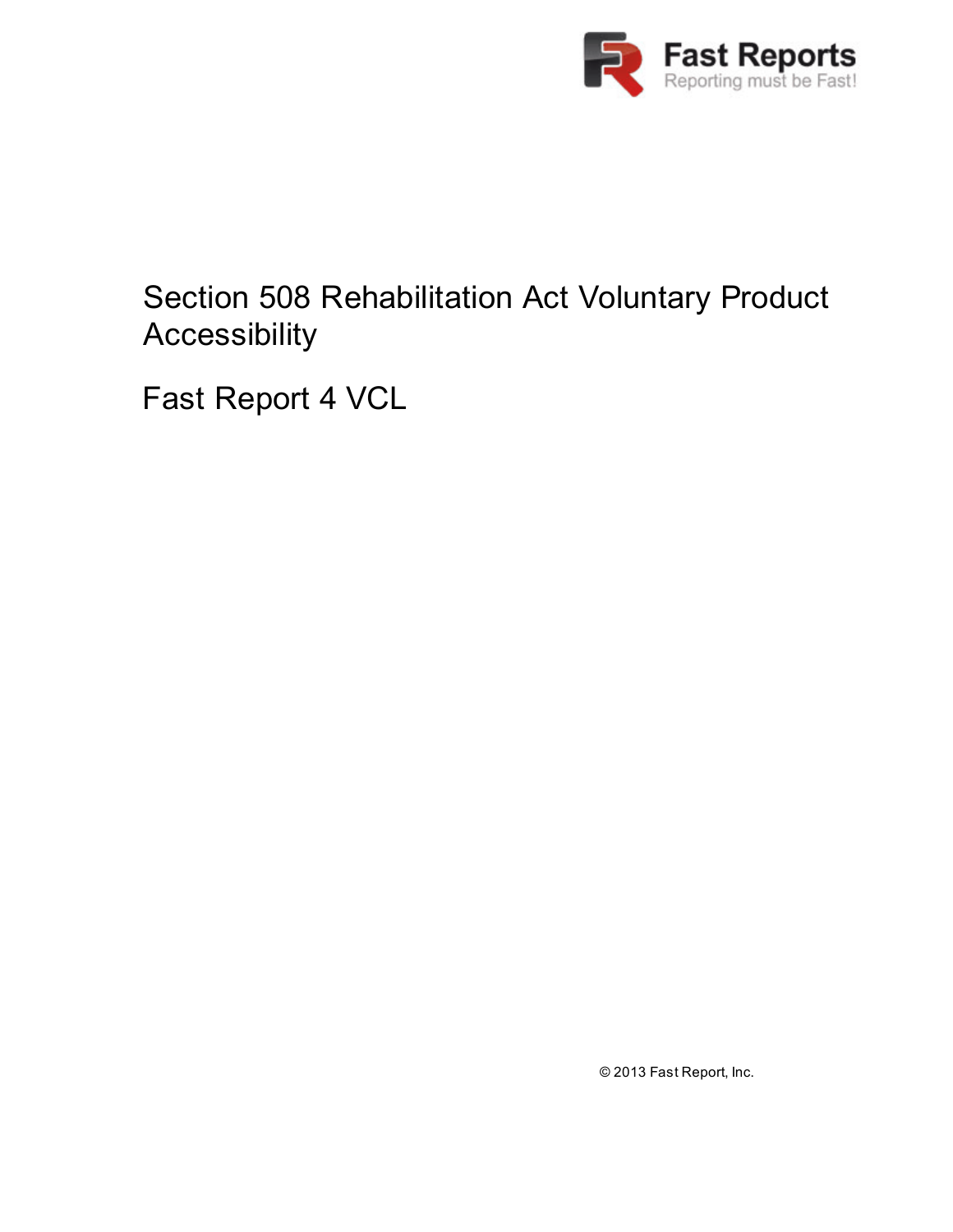# Section 508 Rehabilitation Act Voluntary Product **Accessibility**

#### Section 508 Rehabilitation Act Voluntary Product Accessibility

This document assesses the Fast Report 4 VCL product. In order to assess this product, a set of task deemed critical functions of the product were performed. The findings of those evaluations are contained in the Voluntary Product Accessibility Template (VPAT).

| <b>CRITERIA</b>                                                                          | <b>REMARKS AND EXPLANATIONS</b>                                                                                                                           |
|------------------------------------------------------------------------------------------|-----------------------------------------------------------------------------------------------------------------------------------------------------------|
| Section 1194.21 Software Applications and                                                | lSee Section 1194.21 below                                                                                                                                |
| <b>Operating Systems Accessibility</b>                                                   |                                                                                                                                                           |
| Section 1194.22 Web Accessibility                                                        | Fast Report 4VCL product is not primarily considered<br>a web-based internet information and application<br>product.                                      |
|                                                                                          | There is an HTML export filter which use some HTML<br>template code in HTML and components which allow<br>developers to make web-based applications. Fast |
|                                                                                          | Report 4VCL product is not display HTML directly, so<br>much in section 1194.22 is not Applicable.                                                        |
|                                                                                          | This evaluated in Section 1194.22.                                                                                                                        |
| Section 1194.23 Telecommunications Products                                              | Fast Report 4VCL product is not considered a<br>telecommunications product.                                                                               |
| Section 1194.24 Video and Multi-Media Productions                                        | Fast Report 4VCL product is not multimedia product.                                                                                                       |
| Section 1194.25 Self-Contained, Closed Products                                          | Fast Report 4VCL product is not self-contained<br>product.                                                                                                |
| Section 1194.26 Desktop and Portable Computers                                           | Fast Report 4VCL product is not a desktop or<br>portable computer.                                                                                        |
| Section 1194.31 Functional Performance                                                   | See Section 1194.31 below.                                                                                                                                |
| Section 1194.41 (a) Information, Documentation and See Section 1194.41 below.<br>Support |                                                                                                                                                           |

#### Section 1194.21: Software Applications and Operating Systems.

| <b>CRITERIA</b>                                                                                                                                                                                                                                                                                                                                                                                            | <b>SUPPORTING FEATURES</b>                                                                                                                                                          | <b>REMARKS AND</b><br><b>EXPLAINATIONS</b>                                                                  |
|------------------------------------------------------------------------------------------------------------------------------------------------------------------------------------------------------------------------------------------------------------------------------------------------------------------------------------------------------------------------------------------------------------|-------------------------------------------------------------------------------------------------------------------------------------------------------------------------------------|-------------------------------------------------------------------------------------------------------------|
| 1194.21 (a) When software is<br>designed to run on a system that<br>has a keyboard, product functions<br>Ishall be executable from a<br>keyboard where the function itself<br>or the result of performing a<br>function can be discerned<br>textually.                                                                                                                                                     | Supported.                                                                                                                                                                          |                                                                                                             |
| 1194.21 (b) Applications shall not   Operating systems provide<br>disrupt or disable activated features accessibility features that allow<br>of other products that are identified disabled users to customize their<br>as accessibility features, where<br>those features are developed and<br>documented according to industry<br>standards. Applications also shall<br>not disrupt or disable activated | preferences. The application<br>preserves those accessibility user<br>preference settings. For example, if<br>High Contrast Mode is selected by<br>the mobility-impaired user, this | Fast Report 4 VCL product does<br>not disrupt or disable accessibility<br>features of the operating system. |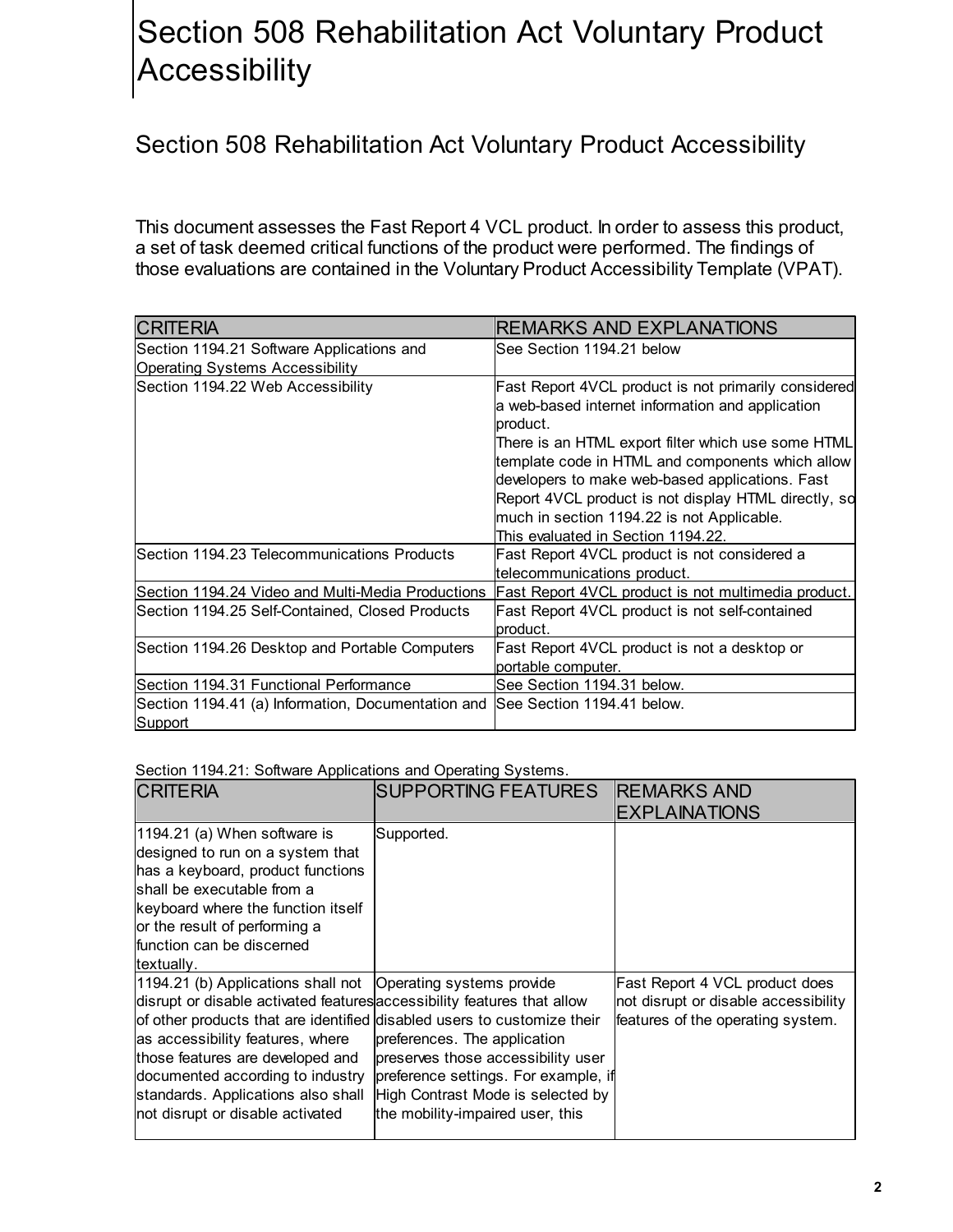#### Section 1194.21: Software Applications and Operating Systems

| <b>CRITERIA</b>                                                                                                                                                                                                                                                                                                    | <b>SUPPORTING FEATURES</b>                                                                                                                                                                                                                                     | <b>REMARKS AND</b><br><b>EXPLAINATIONS</b>                                                                                                                                                                                                                                                                                                                                 |
|--------------------------------------------------------------------------------------------------------------------------------------------------------------------------------------------------------------------------------------------------------------------------------------------------------------------|----------------------------------------------------------------------------------------------------------------------------------------------------------------------------------------------------------------------------------------------------------------|----------------------------------------------------------------------------------------------------------------------------------------------------------------------------------------------------------------------------------------------------------------------------------------------------------------------------------------------------------------------------|
| features of any operating system<br>that are identified as accessibility<br>features where the application<br>programming interface for those<br>accessibility features has been<br>documented by the manufacturer of<br>the operating system and is<br>available to the product developer.                        | option will continue to be activated<br>when using the applications.                                                                                                                                                                                           |                                                                                                                                                                                                                                                                                                                                                                            |
| 1194.21 (c) A well-defined<br>onscreen indication of the current<br>focus shall be provided that moves<br>among interactive interface<br>elements as the input focus<br>changes. The focus shall be<br>programmatically exposed so that<br>assistive technology can track<br>focus and focus changes.              | Supported with Exceptions.<br>When using the application with a<br>keyboard, users can tell where<br>they are on the screen and the<br>information is available to assistive<br>technologies to communicate<br>screen location to visually impaired<br>lusers. | The following areas don't<br>apply with criteria:<br>Focus is not always clear in the<br>preview window (can't select exact<br>element).                                                                                                                                                                                                                                   |
| 1194.21 (d) Sufficient information<br>about a user interface element<br>including the identity, operation<br>and state of the element shall be<br>available to assistive technology.<br>When an image represents a<br>program element, the information<br>conveyed by the image must also<br>be available in text. | Supported.<br>This software application allows a<br>screen reader to describe the user<br>interface environment and controls.<br>It will allow them to know if they are<br>on a tab or radio button and what<br>the status of that button is.                  |                                                                                                                                                                                                                                                                                                                                                                            |
| 1194.21 (e) When bitmap images<br>are used to identify controls, status Fast Report 4 VCL product<br>indicators, or other programmatic<br>elements, the meaning assigned to bitmapped images.<br>those images shall be consistent<br>throughout an application's<br>performance.                                   | Supported.<br>provides consistent use of                                                                                                                                                                                                                       |                                                                                                                                                                                                                                                                                                                                                                            |
| 1194.21 (f) Textual information<br>shall be provided through operating information is accessible so<br>system functions for displaying<br>text. The minimum information that communicate content, attributes,<br>shall be made available is text<br>content, text input caret location,<br>and text attributes.    | Supported with exceptions. Text<br>assistive technologies can<br>and cursor location.                                                                                                                                                                          | Fast Report 4 VCL product<br>supports this requirement with<br>minor exceptions. Fast Report 4<br>VCL does not always use Windows<br>font size and font type settings.<br>Users can set the larger font size<br>via the view options menu.                                                                                                                                 |
| 1194.21 (g) Applications shall not<br>override user selected contrast and Fast Report 4 VCL does not<br>color selections and other<br>individual display attributes.                                                                                                                                               | Supported with exceptions.<br>overrides user selected contrast<br>and color selections or display<br>attributes with minor exceptions.                                                                                                                         | Fast Report 4 VCL provides<br>excellent support for the Color<br>Display Settings for some<br>backgrounds.<br>Some user interface elements,<br>such as the Data Tree, Report tree<br>and Object Inspector, only respond<br>to Contrast but not to size settings.<br>Some<br>dialog boxes and panes do not<br>properly support High Contrast<br>mode (background color does |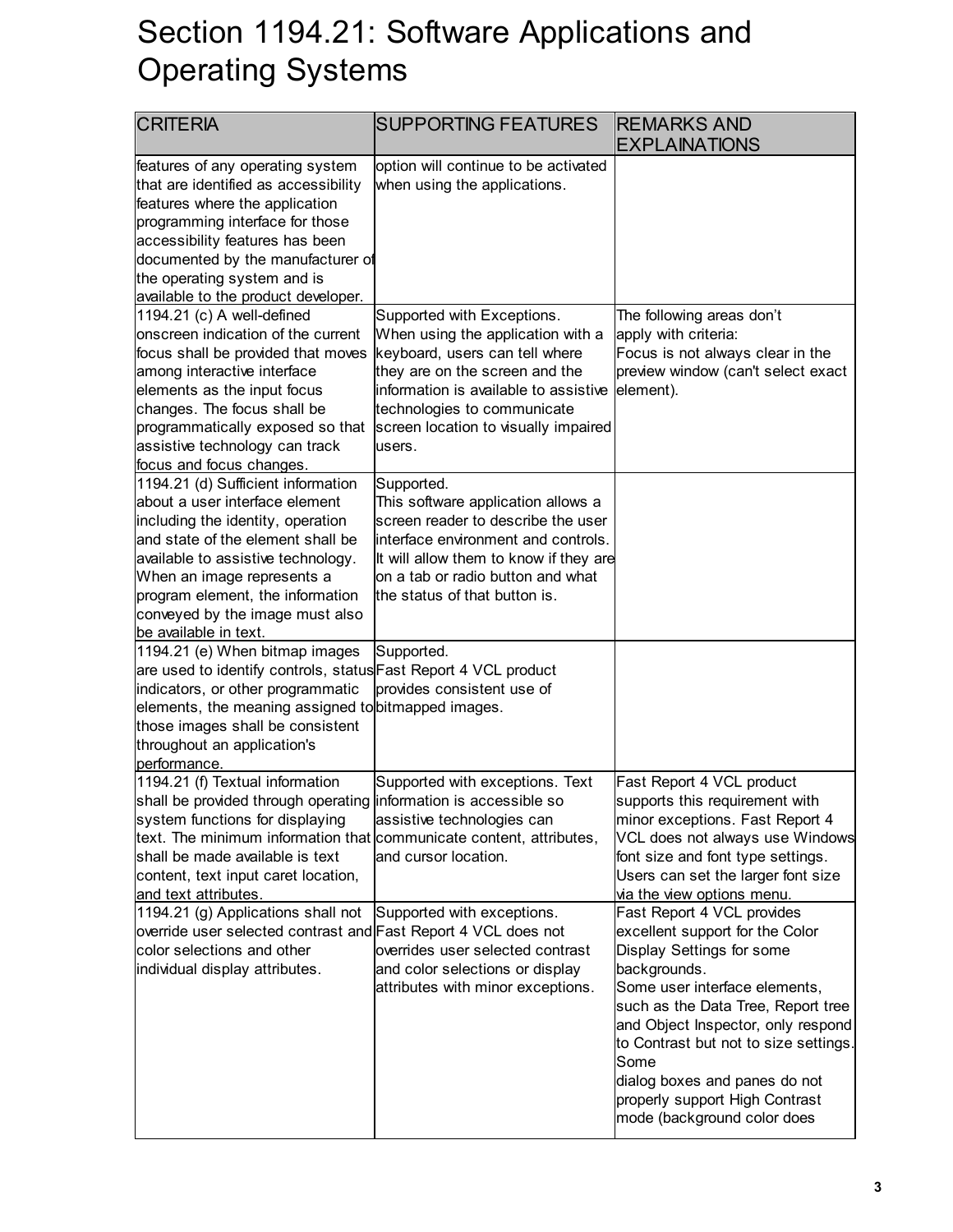## Section 1194.21: Software Applications and Operating Systems

| <b>CRITERIA</b>                                                                                                                                                                                                                                                             | <b>SUPPORTING FEATURES</b>            | <b>REMARKS AND</b><br><b>EXPLAINATIONS</b>                                                                                                                                  |
|-----------------------------------------------------------------------------------------------------------------------------------------------------------------------------------------------------------------------------------------------------------------------------|---------------------------------------|-----------------------------------------------------------------------------------------------------------------------------------------------------------------------------|
|                                                                                                                                                                                                                                                                             |                                       | change, font color and font size<br>change in some panes but not<br>others).                                                                                                |
| 1194.21 (h) When animation is<br>displayed, the information shall be<br>displayable in at least one non-<br>animated presentation mode at the<br>option of the user.                                                                                                        | Not Applicable.                       | This requirement does not apply to<br>Fast Report 4 VCL product.                                                                                                            |
| 1194.21 (i) Color coding shall not<br>be used as the only means of<br>conveying information, indicating<br>an action, prompting a response,<br>or distinguishing a visual element.                                                                                          | Supported.                            | Colors are used as the only means<br>to distinguish text<br>state, such as code syntax<br>elements. Also user can set<br>custom color setting for the report<br>components. |
| 1194.21 (j) When a product permits Supported.<br>a user to adjust color and contrast Fast Report 4 VCL product allows<br>settings, a variety of color<br>selections capable of producing a<br>range of contrast levels shall be<br>provided.                                | for user customizations.              | This functionality is base on the<br>Operating Systems support and<br>customizable by the user.                                                                             |
| 1194.21 (k) Software shall not use Supported.<br>flashing or blinking text, objects, or Fast Report 4 VCL product does<br>other elements having a flash or<br>blink frequency greater than 2 Hz<br>and lower than 55 Hz.                                                    | not use flashing or blinking objects. |                                                                                                                                                                             |
| 1194.21 (I) When electronic forms<br>are used, the form shall allow<br>people using assistive technology<br>to access the information, field<br>elements, and functionality<br>required for completion and<br>submission of the form, including<br>all directions and cues. | Not Applicable.                       | This requirement does not apply to<br>Fast Report 4 VCL product.                                                                                                            |

Section 1194.22: Web-Based Internet Information and Applications.

| <b>CRITERIA</b>                                             | <b>SUPPORTING</b> | <b>REMARKS AND</b>                       |
|-------------------------------------------------------------|-------------------|------------------------------------------|
|                                                             | <b>FEATURES</b>   | <b>EXPLAINATIONS</b>                     |
| A text equivalent for every non-text element Not Applicable |                   | This requirement does not apply to Fast  |
| shall be provided (e.g., via "alt",                         |                   | Report 4 VCL product.                    |
| "longdesc", or in element content).                         |                   |                                          |
| 1194.22 (b) Equivalent alternatives for any                 | Not Applicable    | This requirement does not apply to Fast  |
| multimedia presentation shall be                            |                   | Report 4 VCL product.                    |
| synchronized with the presentation.                         |                   |                                          |
| 1194.22 (c) Web pages shall be designed                     | Supported with    | Colors of the report elements depends on |
| so that all information conveyed with color                 | Exceptions.       | user custom settings.                    |
| is also available without color, for example                |                   |                                          |
| from context or markup.                                     |                   |                                          |
| 1194.22 (d) Documents shall be organized                    | Supported.        |                                          |
| so they are readable without requiring an                   |                   |                                          |
| associated style sheet.                                     |                   |                                          |
| 1194.22 (e) Redundant text links shall be                   | Not Applicable.   | This requirement does not apply to Fast  |
| provided for each active region of a                        |                   | Report 4 VCL product.                    |
|                                                             |                   |                                          |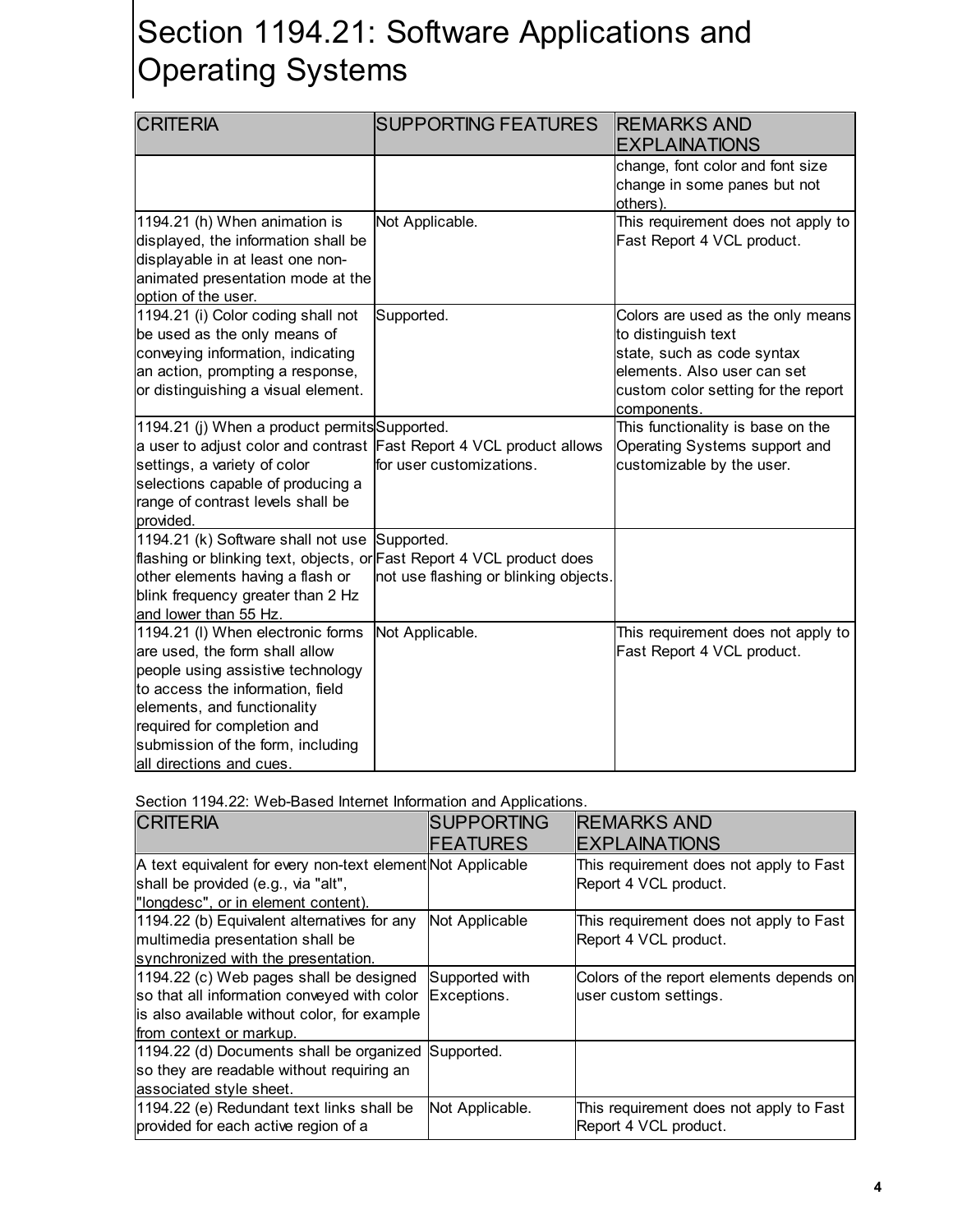# Section 1194.22: Web-Based Internet Information and Applications

| <b>CRITERIA</b>                                                                                                                                                                                                                                                                                                             | <b>SUPPORTING</b><br><b>FEATURES</b> | <b>REMARKS AND</b><br><b>EXPLAINATIONS</b>                       |
|-----------------------------------------------------------------------------------------------------------------------------------------------------------------------------------------------------------------------------------------------------------------------------------------------------------------------------|--------------------------------------|------------------------------------------------------------------|
| serverside image map.                                                                                                                                                                                                                                                                                                       |                                      |                                                                  |
| 1194.22 (f) Client-side image maps shall be Not Applicable.<br>provided instead of server-side image maps<br>except where the regions cannot be<br>defined with an available geometric shape.                                                                                                                               |                                      | This requirement does not apply to Fast<br>Report 4 VCL product. |
| 1194.22 (g) Row and column headers shall<br>be identified for data tables.                                                                                                                                                                                                                                                  | Supported with<br>Exceptions.        | Depends on user setting used in the<br>report template.          |
| 1194.22 (h) Markup shall be used to<br>associate data cells and header cells for<br>data tables that have two or more logical<br>levels of row or column headers.                                                                                                                                                           | Supported with<br>Exceptions.        | Depends on user setting used in the<br>report template.          |
| 1194.22 (i) Frames shall be titled with text<br>that facilitates frame identification and<br>navigation.                                                                                                                                                                                                                    | Not Applicable.                      | This requirement does not apply to Fast<br>Report 4 VCL product. |
| 1194.22 (j) Pages shall be designed to<br>avoid causing the screen to flicker with a<br>frequency greater than 2 Hz and lower than<br>55 Hz.                                                                                                                                                                                | Not Applicable.                      | This requirement does not apply to Fast<br>Report 4 VCL product. |
| 1194.22 (k) A text-only page, with<br>equivalent information or functionality shall<br>be provided to make a web site comply<br>with the provisions of this part, when<br>compliance cannot be accomplished in any<br>other way. The content of the textonly page<br>shall be updated whenever the primary<br>page changes. | Not Applicable.                      | This requirement does not apply to Fast<br>Report 4 VCL product. |
| 1194.22 (I) When pages utilize scripting<br>languages to display content, or to create<br>interface elements, the information provided<br>by the script shall be identified with<br>functional text that can be read by<br>assistive technology.                                                                            | Not Supported.                       |                                                                  |
| 1194.22 (m) When a web page requires<br>that an applet, plugin or other application<br>be present on the client system to interpret<br>page content, the page must provide a link<br>to a plug-in or applet that complies with<br>§1194.21(a) through (I).                                                                  | Not Applicable.                      | This requirement does not apply to Fast<br>Report 4 VCL product. |
| 1194.22 (n) When electronic forms are<br>designed to be completed on-line, the form<br>shall allow people using assistive<br>technology to access the information, field<br>elements, and functionality required for<br>completion and submission of the form,<br>including all directions and cues.                        | Not Applicable.                      | This requirement does not apply to Fast<br>Report 4 VCL product. |
| 1194.22 (o) A method shall be provided<br>that permits users to skip repetitive<br>navigation links.                                                                                                                                                                                                                        | Not Applicable.                      | This requirement does not apply to Fast<br>Report 4 VCL product. |
| 1194.22 (p) When a timed response is<br>required, the user shall be alerted and<br>given sufficient time to indicate more time<br>is required.                                                                                                                                                                              | Not Applicable.                      | This requirement does not apply to Fast<br>Report 4 VCL product. |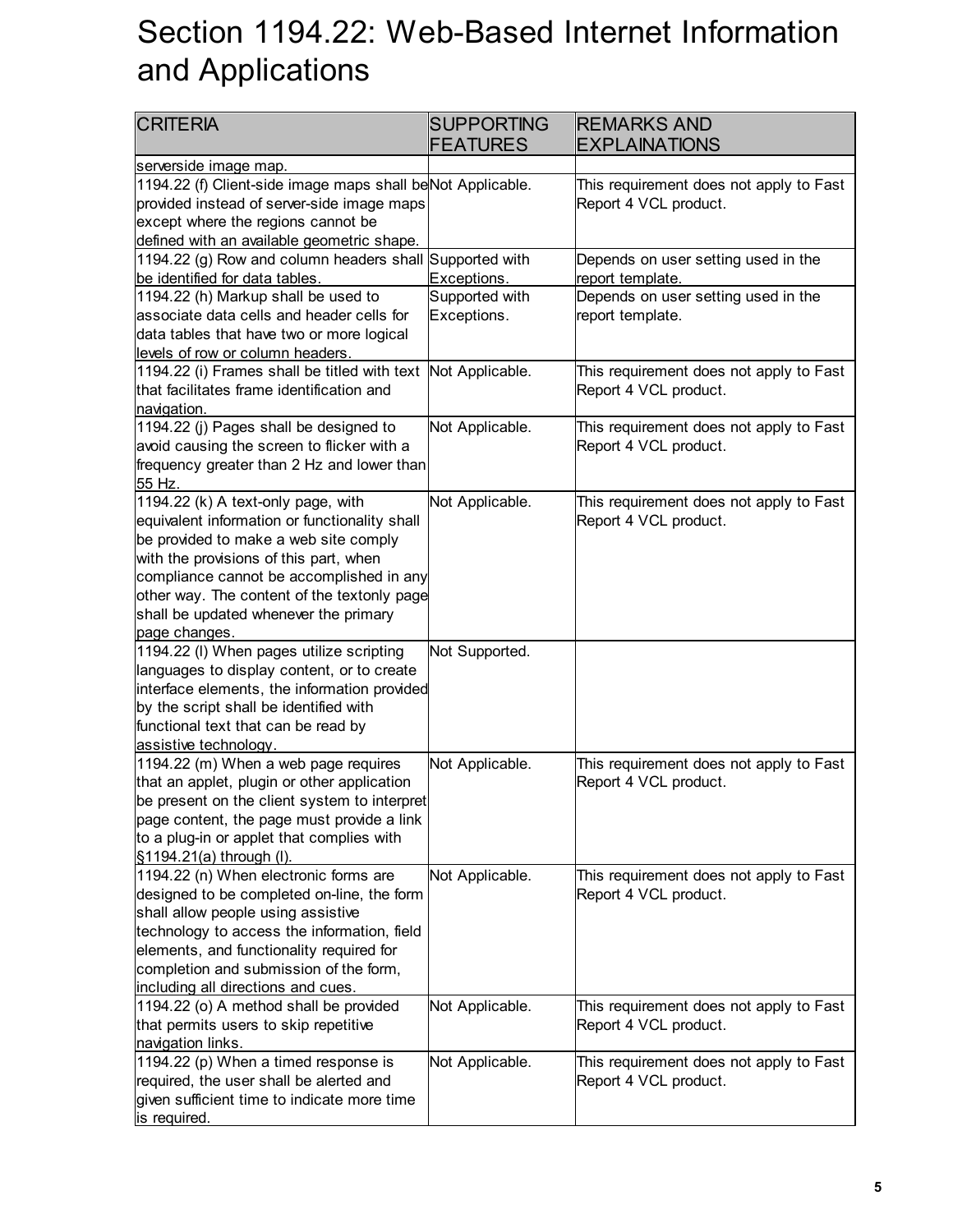### Functional Performance Criteria

Functional Performance Criteria.

| <b>CRITERIA</b>                      | <b>SUPPORTING FEATURES</b> | <b>REMARKS AND</b><br><b>EXPLAINATIONS</b> |
|--------------------------------------|----------------------------|--------------------------------------------|
| 1194.31 (a) At least one mode of     | Not Supported.             |                                            |
| operation and information retrieval  |                            |                                            |
| that does not require user vision    |                            |                                            |
| shall be provided, or support for    |                            |                                            |
| assistive technology used by         |                            |                                            |
| people who are blind or visually     |                            |                                            |
| impaired shall be provided.          |                            |                                            |
| 1194.31(b) At least one mode of      | Supported with Exceptions. | Fast Report 4 VCL product                  |
| operation and information retrieval  |                            | provides functionality that conforms       |
| that does not require visual acuity  |                            | to these criteria with exceptions          |
| greater than 20/70 shall be          |                            | described in Section 1194.22.              |
| provided in audio and enlarged print |                            |                                            |
| output working together or           |                            |                                            |
| independently, or support for        |                            |                                            |
| assistive technology used by         |                            |                                            |
| people who are visually impaired     |                            |                                            |
| shall be provided.                   |                            |                                            |
| 1194.31(c) At least one mode of      | Supported.                 | This requirement does not                  |
| operation and information retrieval  |                            | apply to Fast Report 4 VCL                 |
| that does not require user hearing   |                            | product.                                   |
| shall be provided, or support for    |                            |                                            |
| assistive technology used by         |                            |                                            |
| people who are deaf or hard of       |                            |                                            |
| hearing shall be provided.           |                            |                                            |
| 1194.31(d) Where audio               | Not Applicable             | This requirement does not                  |
| information is important for the use |                            | apply to Fast Report 4 VCL                 |
| of a product, at least one mode of   |                            | product.                                   |
| operation and information retrieval  |                            |                                            |
| shall be provided in an enhanced     |                            |                                            |
| auditory fashion, or support for     |                            |                                            |
| assistive hearing devices shall be   |                            |                                            |
| provided.                            |                            |                                            |
| 1194.31(e) At least one mode of      | Not Applicable             |                                            |
| operation and information retrieval  |                            |                                            |
| that does not require user speech    |                            |                                            |
| shall be provided, or support for    |                            |                                            |
| assistive technology used by         |                            |                                            |
| people with disabilities shall be    |                            |                                            |
| provided.                            |                            |                                            |
| 1194.31(f) At least one mode of      | Supported.                 | Fast Report 4 VCL product can be           |
| operation and information retrieval  |                            | used from the keyboard in                  |
| that does not require fine motor     |                            | conjunction with accessibility             |
| control or simultaneous actions      |                            | options at the OS level.                   |
| and that is operable with limited    |                            |                                            |
| reach and strength shall be          |                            |                                            |
| provided.                            |                            |                                            |

Section 1194.11: Information, Documentation, and Support.